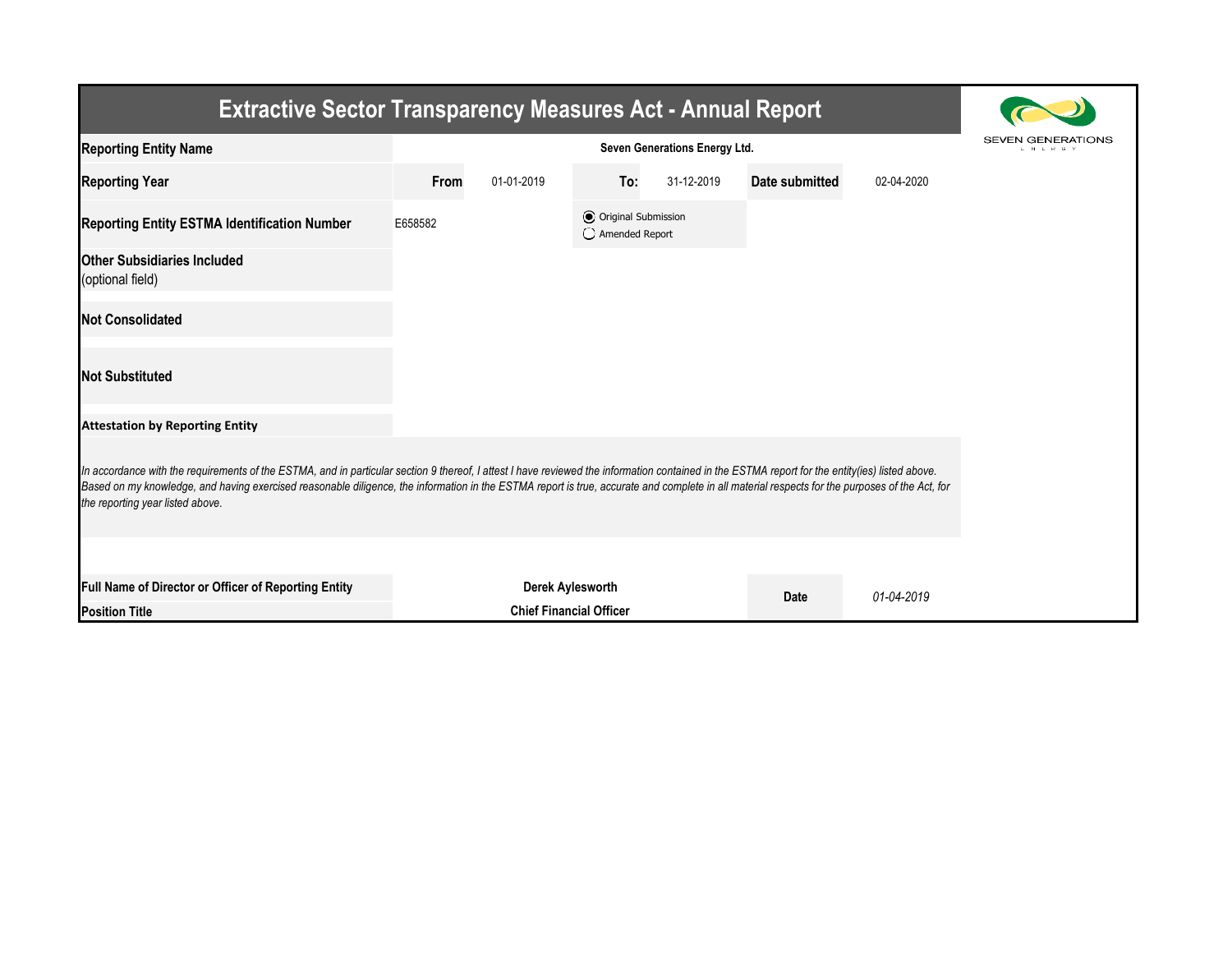| <b>Extractive Sector Transparency Measures Act - Annual Report</b>                                                      |                                                                       |                                                                           |              |                  |           |                                   |                          |                  |                                                  |                                      |                                                                                                                        |  |
|-------------------------------------------------------------------------------------------------------------------------|-----------------------------------------------------------------------|---------------------------------------------------------------------------|--------------|------------------|-----------|-----------------------------------|--------------------------|------------------|--------------------------------------------------|--------------------------------------|------------------------------------------------------------------------------------------------------------------------|--|
| <b>Reporting Year</b>                                                                                                   | From:                                                                 | 01-01-2019                                                                | To:          | 31-12-2019       |           |                                   |                          |                  |                                                  |                                      |                                                                                                                        |  |
|                                                                                                                         |                                                                       |                                                                           |              |                  |           |                                   |                          |                  |                                                  |                                      |                                                                                                                        |  |
| <b>Reporting Entity Name</b>                                                                                            | Currency of the CAD<br>Seven Generations Energy Ltd.<br><b>Report</b> |                                                                           |              |                  |           |                                   |                          |                  |                                                  |                                      |                                                                                                                        |  |
| <b>Reporting Entity ESTMA</b><br><b>Identification Number</b><br><b>Subsidiary Reporting</b><br>Entities (if necessary) | E658582                                                               |                                                                           |              |                  |           |                                   |                          |                  |                                                  |                                      |                                                                                                                        |  |
| <b>Payments by Payee</b>                                                                                                |                                                                       |                                                                           |              |                  |           |                                   |                          |                  |                                                  |                                      |                                                                                                                        |  |
| Country                                                                                                                 | <b>Payee Name</b>                                                     | Departments, Agency, etc within<br><b>Payee that Received Payments</b>    | <b>Taxes</b> | <b>Royalties</b> | Fees      | Production<br><b>Entitlements</b> | <b>Bonuses</b>           | <b>Dividends</b> | Infrastructure<br>Improvement<br><b>Payments</b> | <b>Total Amount</b><br>paid to Payee | <b>Notes</b>                                                                                                           |  |
| Canada - Alberta                                                                                                        | Government of Alberta                                                 | Ministry of Finance                                                       |              | 158,930,000      | 1.880.000 | $\sim$                            | 1.950.000                | $\sim$           | $\sim$                                           | 162,760,000                          |                                                                                                                        |  |
| Canada - Alberta                                                                                                        | Government of Alberta                                                 | Alberta Energy Regulator                                                  | $\sim$       | $\sim$           | 3.850.000 | $\sim$                            | $\overline{\phantom{a}}$ | $\sim$           | $\sim$                                           | 3.850.000                            |                                                                                                                        |  |
| Canada - Alberta                                                                                                        | Government of Alberta                                                 | Alberta Boilers Safety Association                                        |              | $\sim$           | 160,000   | a.                                | $\sim$                   | ÷.               | ÷.                                               | 160,000                              |                                                                                                                        |  |
| Canada -Alberta                                                                                                         | Government of Alberta                                                 | Alberta Environment and Parks                                             | $\sim$       | $\sim$           | 150,000   | $\sim$                            | $\overline{\phantom{a}}$ | $\sim$           | $\sim$                                           | 150,000                              |                                                                                                                        |  |
| Canada - Alberta                                                                                                        | Government of Alberta                                                 | Alberta Petroleum Marketing Commission                                    |              | 20,000           |           | $\overline{\phantom{0}}$          |                          | ÷                |                                                  |                                      | Royalties paid in-kind of \$20,000 were valued<br>20,000 using prevailing commodity prices at the time<br>of transfer. |  |
| Canada -Alberta                                                                                                         | Municipal District of Greenview                                       |                                                                           | 10,730,000   | $\sim$           | 2,230,000 | $\sim$                            | $\overline{\phantom{a}}$ | ٠.               | $\sim$                                           | 12,960,000                           |                                                                                                                        |  |
| Canada - Alberta                                                                                                        | City of Grande Prairie                                                |                                                                           | 60,000       |                  | 40,000    |                                   |                          |                  |                                                  | 100,000                              |                                                                                                                        |  |
| Canada - Alberta                                                                                                        | Horse Lake First Nation                                               |                                                                           | $\sim$       | $\sim$           | 310,000   | $\sim$                            | $\overline{\phantom{a}}$ | $\sim$           | $\sim$                                           | 310,000                              |                                                                                                                        |  |
| Canada - Alberta                                                                                                        | <b>Sucker Creek First Nation</b>                                      |                                                                           | $\sim$       | <b>Section</b>   | 110,000   | $\sim$                            | $\mathbf{r}$             | ×.               | ÷.                                               | 110,000                              |                                                                                                                        |  |
| Canada -Alberta                                                                                                         | Gift Lake Metis Settlement                                            |                                                                           |              |                  | 200,000   |                                   |                          |                  |                                                  | 200,000                              |                                                                                                                        |  |
| Canada - Alberta                                                                                                        | Aseniwuche Winewak Nation                                             |                                                                           |              |                  | 160,000   |                                   |                          |                  |                                                  |                                      | Timber provided in-kind of \$50,000 was<br>160,000 valued based on the fair market value at the<br>time of transfer.   |  |
|                                                                                                                         |                                                                       |                                                                           | 10,790,000   | 158.950.000      | 9.090.000 | $\cdot$                           | 1.950.000                | $\sim$           | $\sim$                                           | 180.780.000                          |                                                                                                                        |  |
| <b>Additional Notes:</b>                                                                                                | All payments are reported in Canadian dollars.                        | All amounts have been rounded to the nearest \$10,000 per NRCan guidance. |              |                  |           |                                   |                          |                  |                                                  |                                      |                                                                                                                        |  |